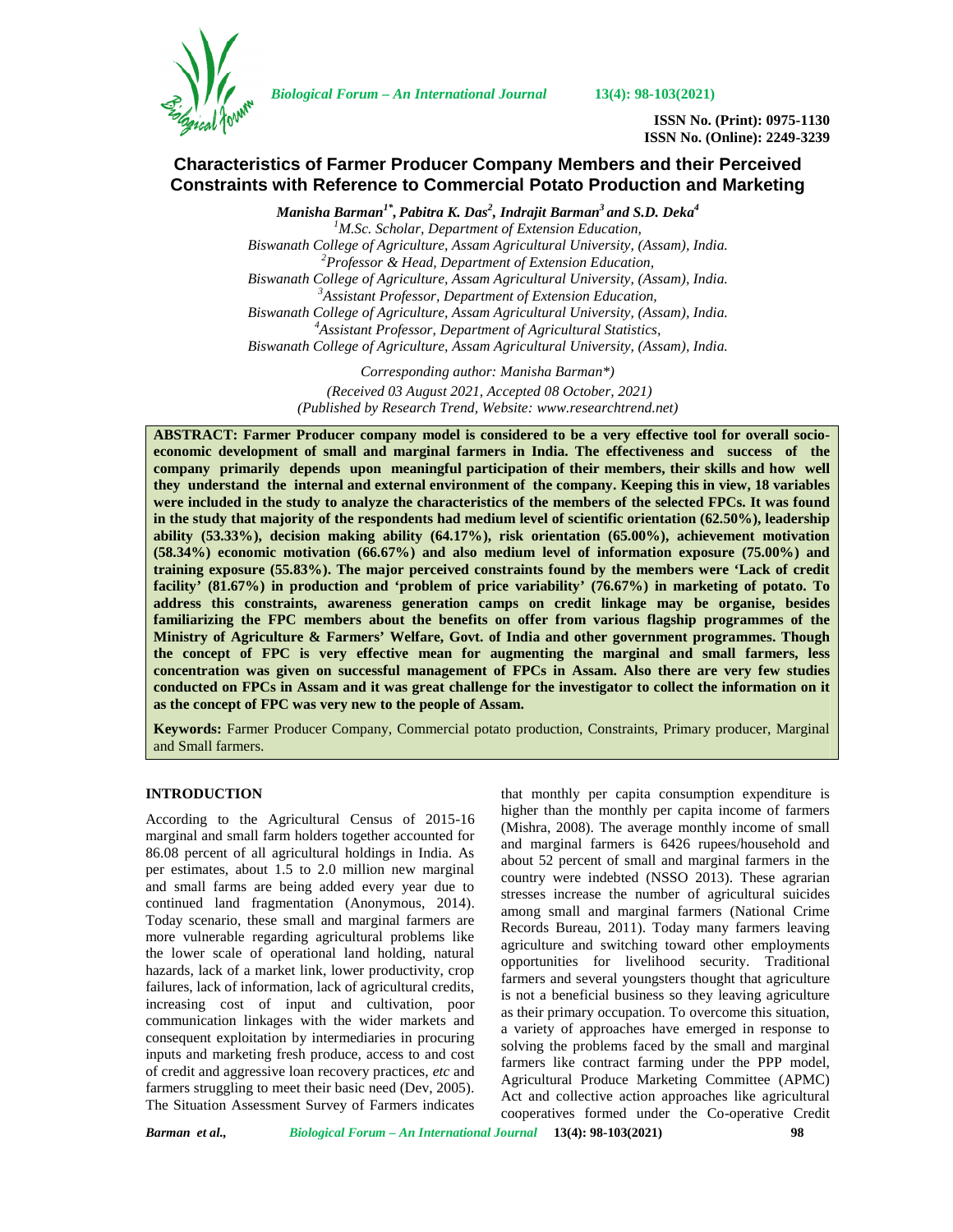Societies Act, 1904, etc. But the impact of these reforms in agriculture is not much significant. Cooperatives focus on social welfare rather than on the economic welfare of the farmers (Mondal, 2010). Cooperatives tend to operate as political rather than economic entities with underrepresentation or a total lack of representation of smallholders who often do not even receive credit from cooperatives (Sharma, 2010). In this context, the need of the hour to frame a policy that should give major focuses on "collectivization of the farmer for capitalization not only for collectivization of the farmer for their social welfare". The major focus of this new cooperative model on enhancing the processing, value addition, and marketing linkage of farmers. This new cooperative model is called Farmer Producer Companies (FPCs) and these are private-owned producer companies by the farmers and for the farmers. The government of India decides to form and promotion of FPCs as a viable alternative to cooperatives at the ground level. In this context, the Government of India amended the Companies Act, 1956 by incorporating farmer producer companies under part of IX A, based on the recommendations of the Y.K. Alagh Committee (Mondal, 2010). The Food and Agriculture Organization (FAO, 2007 as cited in FAO, 2013) notes that producer companies are also considered to be institutions that have all the significant features of private enterprise while incorporating principles of mutual assistance in their mandate similar to cooperatives (Pustovoitova, 2011). Producer Organizations, therefore, are supposed to be non political entities aimed at providing business services to smallholder farmer members, founded on the principle of self-reliance (Onumah *et al*., 2007). The basic purpose envisioned for the FPOs is to collectivize small farmers for backward linkage for inputs like seeds, fertilizers, credit, insurance, knowledge, and extension services; and forward linkages such as collective marketing, processing, and market-led agriculture production (Mondal, 2010).

However, the effectiveness and success of the company primarily depends upon meaningful participation of their members, their skills and how well they understand the internal and external environment of the company. Therefore it is very important to study the members characteristics as low participation rates of the members in farmer producer companies' activities may put a serious threat to the success, sustainability, and viability of farmer producer companies. Keeping this in view, this study was aimed at analysing the characteristics of the selected members of the two FPCs and their perceived constraints in production and marketing of potato. It will assist technocrats in identifying need-based and location specific techno-social solutions suited for comparable economic, companies, as well as advocating for appropriate corrective actions to address the limits experienced by Farmer Producer Company members.

## **METHODOLOGY**

The study was undertaken in the state of Assam, one of the states in North-Eastern region of India. The state of

Assam is divided into 33 Administrative Districts. Out of these 33 districts, the study was conducted in Nagaon and Biswanath districts which were selected purposively as two FPCs related to commercial potato production were operating in those two districts. A list of the FPC members of each of the selected villages was prepared with the help of the concerned executive officers of the companies. A proportionate-cum-random sampling (probability proportionate to size) technique was followed for selection of 120 respondents which constituted the sample for the study.

After review of the relevant literatures available to the investigator and consulting experts, 18 variables were included in the study. The variables were – Age (Structured schedule), Education level [SES scale (Rural) developed by Trivedi and Preek, 1964], Family size (Structured schedule), Family type (Structured schedule), Potato farming experience (Structured schedule), Occupational status (A scale developed by Salim, 1985), Size of operational land holding (Structured schedule), Area under potato cultivation (Structured schedule), Total net annual farm income (Structured schedule), Social participation [SES scale (Rural) developed by Trivedi and Preek, 1964], Scientific orientation (A scale developed by Supe, 1969), Leadership ability (A scale developed by Nandapurkar, (1980), Decision making ability (A scale developed by Supe, (1969), Risk orientation (A scale developed by Supe, (1969), Achievement motivation (A scale developed by Chandrapaul, (1998), Economic motivation (A scale developed by Supe, (1969), Degree of information exposure (Procedure suggested by Sangle, (1984) and Exposure to training (Structured schedule).

For assessment of the constraints as perceived by the members of FPC, the respondents were asked through an open-ended question to mention the important constraints in their opinion. A constraint is something that imposes limit or restriction or that prevents something from occurring. In this study, constraints refer to the items of difficulties faced by the members of FPC in production and marketing of potato. The constraints that were mentioned by the respondents were than ranked on the basis of the frequency of reporting.

## **FINDINGS AND DISCUSSION**

The respondents were categorized and their frequency and percentage were worked out in relation to each characteristics. The Mean  $(\bar{X})$  and Standard deviation (S.D.) were calculated and relative extent of homogeneity and heterogeneity among respondents with respect to each variable were examined with the help of Co-efficient of variation (C.V.). The distribution of respondents according to their personal, socio psychological and communicational characteristics is presented in Table 1-4 respectively. A perusal of the Table 1 revealed the personal

characteristics of the members of FPC. It was found that majority of the respondents (50.00%) were in the middle aged group followed by 28.33 per cent of respondents in old aged group and 21.67 per cent of the respondents in young aged group. Most of the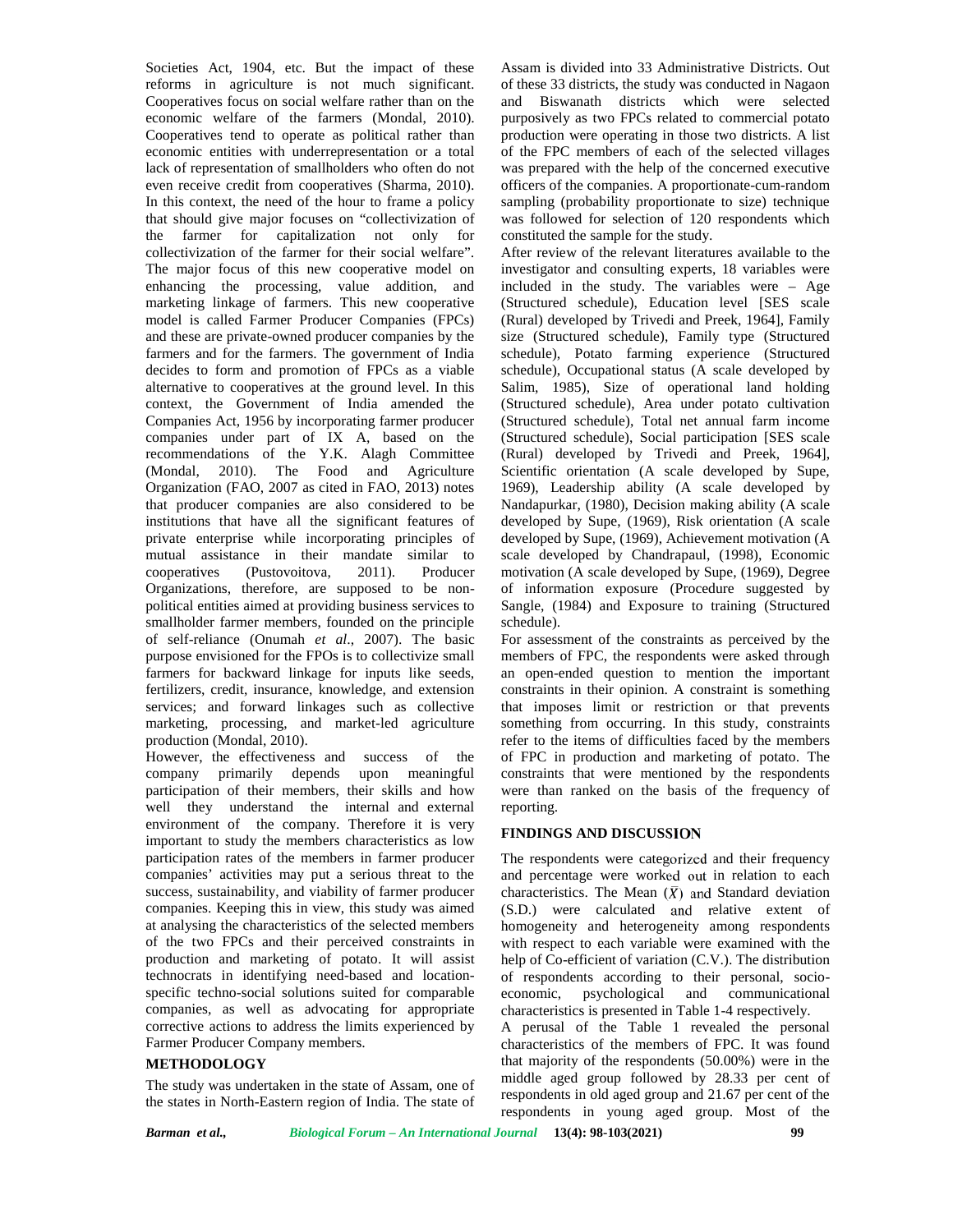respondents (30.83%) had higher secondary/ PU level of education followed by 27.5 per cent respondents with high school level of education. Majority of the respondents (51.57%) had large family size and rest had small family size. Majority of the respondents (74.17%) belonged to the nuclear family and the rest 25.83 per cent belonged to the joint family. Majority of the respondents (53.33%) had medium term (10-20 years) experience of potato farming followed by 27.50 per cent respondents with long term experience (21 years and above).

| Category                    | <b>Criterion</b>                                        | <b>Score/Score</b><br>range | Frequency<br>$(n=120)$       | $\frac{0}{0}$ | Mean  | S.D. | C.V.  |
|-----------------------------|---------------------------------------------------------|-----------------------------|------------------------------|---------------|-------|------|-------|
|                             |                                                         |                             | 1. Age                       |               |       |      |       |
| Young aged                  | Up to 35 years                                          | $18-35$ years               | 26                           | 21.67         |       |      |       |
| Middle aged                 | $36 - 50$ years                                         | $36-50$ years               | 60                           | 50.00         |       |      |       |
| Old aged                    | Above 51 years                                          | $51-72$ years               | 34                           | 28.33         |       |      |       |
|                             |                                                         |                             | 2. Education                 |               |       |      |       |
| Illiterate                  | $\boldsymbol{0}$                                        | $\boldsymbol{0}$            | $\boldsymbol{0}$             | 0.00          |       |      |       |
| Can read only               | $\mathbf{1}$                                            |                             | $\overline{0}$               | 0.00          |       |      |       |
| Primary school              | $\mathfrak{2}$                                          | $\overline{c}$              | 8                            | 6.67          |       |      |       |
| Middle school               | 3                                                       | 3                           | 30                           | 25.00         |       |      |       |
| High school<br>level        | $\overline{4}$                                          | 4                           | 33                           | 27.50         |       |      |       |
| Higher<br>secondary/P.U.    | 5                                                       | 5                           | 37                           | 30.83         |       |      |       |
| Graduate/<br>diploma &above | 6                                                       | 6                           | 12                           | 10.00         |       |      |       |
|                             |                                                         |                             | 3. Family Size               |               |       |      |       |
| Small family                | Up to $5$                                               | $<$ 5 members               | 58                           | 48.33         |       |      |       |
| Large family                | Above 5                                                 | $> 5$ members               | 62                           | 51.67         |       |      |       |
|                             |                                                         |                             | 4. Family type               |               |       |      |       |
| Nuclear family<br>type      | 1                                                       | 1                           | 89                           | 74.17         |       |      |       |
| Joint family<br>type        | $\overline{2}$                                          | $\overline{c}$              | 31                           | 25.83         |       |      |       |
|                             |                                                         |                             | 5. Potato farming experience |               |       |      |       |
| Short term                  | Up to $(\overline{X} - 1 S.D.)$                         | Up to 9 years               | 23                           | 19.17         |       |      |       |
| Medium term                 | $(\overline{X} - 1S.D.)$ to<br>$(\overline{X} + 1S.D.)$ | $10-20$ years               | 64                           | 53.33         | 14.82 | 5.88 | 40.33 |
| Long term                   | Above ( $\overline{X}$ + 1 S.D.)                        | Above 21                    | 33                           | 27.50         |       |      |       |

**Table 1: Distribution of respondents based on selected personal characteristics**.

Table 2 revealed about the socio-economic characteristics of the members. According to the investigation, majority of them (65.00%) had only cultivation as their occupation followed by 25.00 per cent of respondents had cultivation + business as occupation. Majority of the respondents (45.00%) belonged to the small farmer category followed by 26.67 per cent in semi-medium and 21.67 per cent of the respondents in marginal land holding category. Only 6.66 per cent of the respondents belonged to the medium land holding category. In case of area under potato cultivation, majority of the respondents (47.50%) were having a land area above 2 ha followed by 37.50 per cent respondents having land area from 0.3 to 2 ha. Majority of the respondents (61.67%) had medium annual net farm income ranging from Rs 41731.34 to Rs 109585.33 followed by 23.33 per cent respondents with low annual net farm income up to Rs 41731.33. In case of social participation, majority of the respondents (70.83%) were member of one organization, followed by 22.50 per cent respondents having membership with more than one organization/institutions.

The finding of Table 3 highlights the psychological characteristics of the members of FPC. It reveals that majority of the respondents (62.50%) had medium level of scientific orientation followed by 22.50 per cent respondents with low level of scientific orientation and 15.00 per cent respondents with high level of scientific orientation. Majority of the respondents (53.33%) had medium level of leadership ability followed by 24.17 percent respondents with low level of leadership ability and 22.50 per cent respondents with high level of leadership ability. Majority of the respondents (64.17%) had medium level of decision making ability followed by 23.33 percent respondents with low level of decision making ability and 12.50 per cent respondents with high level of decision making ability. Majority of the respondents (65.00%) had medium level of risk orientation followed by 20.83 per cent respondents with low level of risk orientation and 14.17 per cent respondents with high level of risk orientation. Majority of the respondents (58.34%) had medium level of achievement motivation followed by 20.83 per cent respondents with both low level and high level of achievement motivation. Majority of the respondents (66.67%) had medium level of economic motivation followed by 18.33 per cent respondents with high level of economic motivation and 15.00 per cent respondents with low level of economic motivation.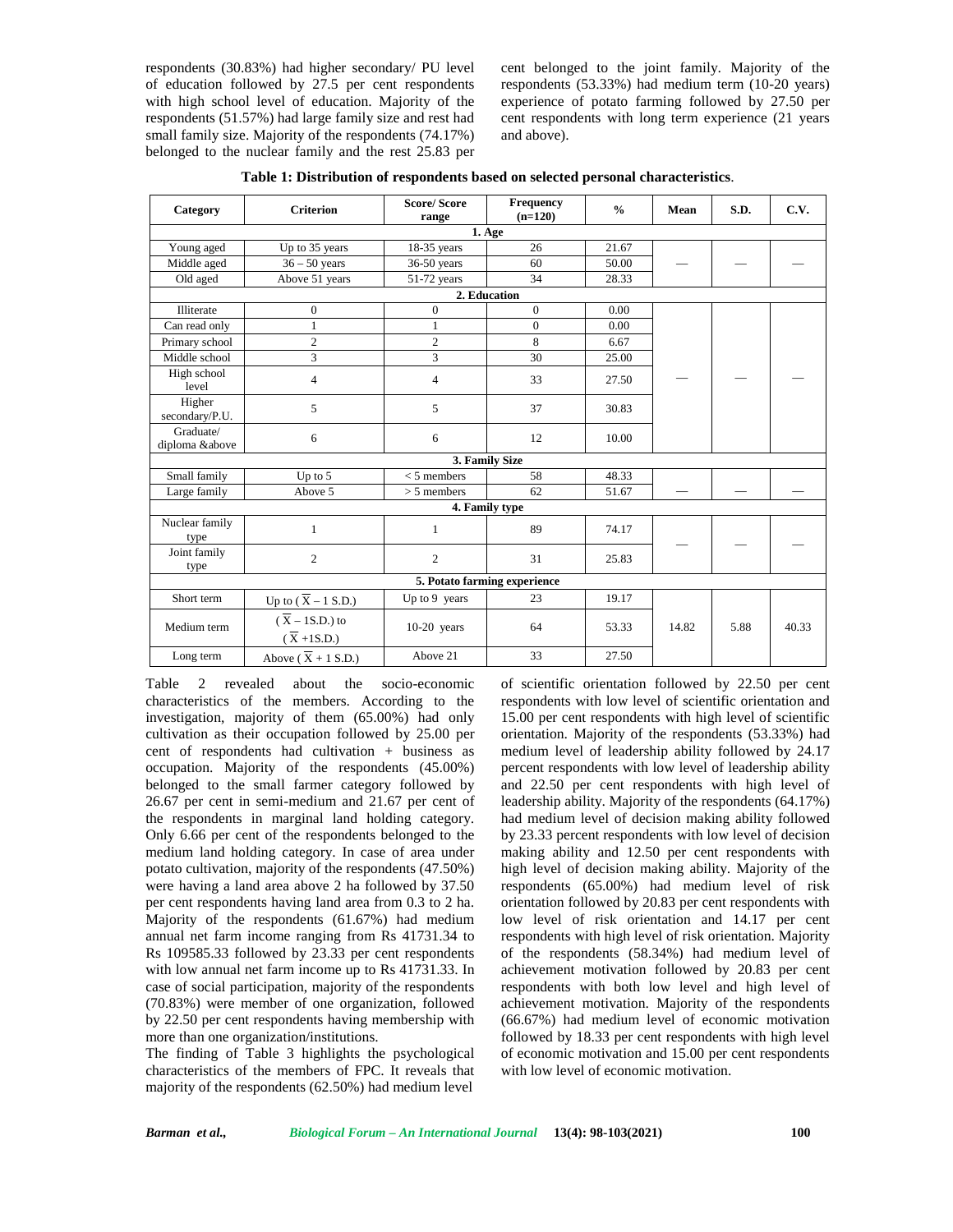| Category                             | <b>Criterion</b>                                        | <b>Score/Score range</b>            | Frequency<br>$(n=120)$ | $\frac{0}{0}$ | Mean     | S.D.     | C.V.  |  |  |  |  |
|--------------------------------------|---------------------------------------------------------|-------------------------------------|------------------------|---------------|----------|----------|-------|--|--|--|--|
|                                      |                                                         | 1. Occupational status              |                        |               |          |          |       |  |  |  |  |
| Only cultivation                     | 1                                                       |                                     | 78                     | 65.00         |          |          |       |  |  |  |  |
| Cultivation + skilled<br>labour      | $\overline{c}$                                          | $\overline{2}$                      | 5                      | 04.17         |          |          |       |  |  |  |  |
| $Cultivation + business$             | 3                                                       | 3                                   | 30                     | 25.00         |          |          |       |  |  |  |  |
| Cultivation + service                | $\overline{4}$                                          | 4                                   | $\tau$                 | 5.83          |          |          |       |  |  |  |  |
|                                      |                                                         | 2. Size of operational land holding |                        |               |          |          |       |  |  |  |  |
| Marginal                             | Up to 1 ha                                              | Up to 1 ha                          | 26                     | 21.67         |          |          |       |  |  |  |  |
| Small                                | $1.1-2$ ha                                              | $1.1-2$ ha                          | 54                     | 45.00         |          |          |       |  |  |  |  |
| Semi-medium                          | $2.1 - 4$ ha                                            | $2.1 - 4$ ha                        | $\overline{32}$        | 26.67         | 1.84     | 1.24     | 67.39 |  |  |  |  |
| Medium                               | 4.1-10 ha                                               | $4.1 - 10.0$                        | 8                      | 6.66          |          |          |       |  |  |  |  |
| Big                                  | Above 10.0                                              | Above 10.0 ha                       | $\Omega$               | 0.00          |          |          |       |  |  |  |  |
|                                      |                                                         | 3. Area under potato cultivation    |                        |               |          |          |       |  |  |  |  |
| Up to 0.3 ha                         | $\overline{\phantom{a}}$                                | Up to $0.3$ ha                      | 18                     | 15.00         |          |          |       |  |  |  |  |
| 0.3 to 2.0 ha                        | $\overline{\phantom{a}}$                                | 0.3 to 2.0 ha                       | 45                     | 37.50         | 1.08     | 0.82     | 75.93 |  |  |  |  |
| Above 2.0 ha                         | $\overline{\phantom{a}}$                                | Above 2.0 ha                        | 57                     | 47.50         |          |          |       |  |  |  |  |
|                                      |                                                         | 4. Total net annual farm income     |                        |               |          |          |       |  |  |  |  |
| Low                                  | Up to $(\overline{X} - 1)$<br>S.D.                      | Up to 41731.33                      | 28                     | 23.33         |          |          |       |  |  |  |  |
| Medium                               | $(\overline{X} - 1S.D.)$ to<br>$(\overline{X} + 1S.D.)$ | $41731.34 -$<br>109585.33           | 74                     | 61.67         | 75658.33 | 33927.00 | 44.84 |  |  |  |  |
| High                                 | Above ( $\overline{X}$ + 1<br>S.D.                      | Above 109585.33                     | 18                     | 15.00         |          |          |       |  |  |  |  |
|                                      |                                                         | 5. Social participation             |                        |               |          |          |       |  |  |  |  |
| No membership                        | $\mathbf{0}$                                            | $\theta$                            | $\Omega$               | 0.00          |          |          |       |  |  |  |  |
| Member of 1<br>organization          | $\mathbf{1}$                                            | $\mathbf{1}$                        | 85                     | 70.83         |          |          |       |  |  |  |  |
| More than one<br>organization        | $\overline{c}$                                          | 2                                   | 27                     | 22.50         |          |          |       |  |  |  |  |
| Office bearer of one<br>organization | 3                                                       | 3                                   | 8                      | 6.67          |          |          |       |  |  |  |  |
| More than one<br>organization        | 4                                                       | 4                                   | $\mathbf{0}$           | 0.00          |          |          |       |  |  |  |  |

**Table 2: Distribution of respondents based on selected socio-economic characteristics**.

**Table 3: Distribution of respondents based on selected psychological characteristics**.

| Category | <b>Criterion</b>                                                                           | <b>Score/Score range</b>   | Frequency<br>$(n=120)$ | $\frac{0}{0}$ | Mean  | S.D. | C.V.  |
|----------|--------------------------------------------------------------------------------------------|----------------------------|------------------------|---------------|-------|------|-------|
|          |                                                                                            | 1. Scientific orientation  |                        |               |       |      |       |
| Low      | Up to $(\overline{X} - 1 S.D.)$                                                            | $6 - 17$                   | 27                     | 22.50         |       |      |       |
| Medium   | $(\overline{X} - 1S.D.)$ to $(\overline{X} + 1S.D.)$                                       | $18 - 26$                  | 75                     | 62.50         | 21.35 | 4.36 | 20.42 |
| High     | Above $(X + 1 S.D.)$                                                                       | $27 - 42$                  | 18                     | 15.00         |       |      |       |
|          |                                                                                            | 2. Leadership ability      |                        |               |       |      |       |
| Low      | Up to $(X - 1 S.D.)$                                                                       | $0 - 3$                    | 29                     | 24.17         |       | 1.13 |       |
| Medium   | $(\overline{X} - 1S.D.)$ to $(\overline{X} + 1S.D.)$                                       | $4 - 6$                    | 64                     | 53.33         | 4.58  |      | 24.67 |
| High     | Above ( $\overline{X}$ + 1 S.D.)                                                           | $7-10$                     | 27                     | 22.50         |       |      |       |
|          |                                                                                            | 3. Decision making ability |                        |               |       |      |       |
| Low      | Up to $(\overline{X} - 1 S.D.)$                                                            | $7 - 11$                   | 28                     | 23.33         |       |      |       |
| Medium   | $(\overline{X} - 1S.D.)$ to $(\overline{X} + 1S.D.)$                                       | $12 - 16$                  | 77                     | 64.17         | 13.26 | 2.35 | 17.72 |
| High     | Above ( $\overline{X}$ + 1 S.D.)                                                           | $17 - 21$                  | 15                     | 12.50         |       |      |       |
|          |                                                                                            | 4. Risk orientation        |                        |               |       |      |       |
| Low      |                                                                                            | $6 - 20$                   | 25                     | 20.83         |       |      |       |
| Medium   | Up to $(\overline{X} - 1 S.D.)$<br>( $\overline{X} - 1 S.D.)$ to $(\overline{X} + 1 S.D.)$ | $21 - 28$                  | 78                     | 65.00         | 24.08 | 4.36 | 18.11 |
| High     | Above $(X + 1 S.D.)$                                                                       | 29-42                      | 17                     | 14.17         |       |      |       |
|          |                                                                                            | 5. Achievement motivation  |                        |               |       |      |       |
| Low      | Up to $(\overline{X} - 1 S.D.)$                                                            | $6 - 20$                   | 25                     | 20.83         |       |      |       |
| Medium   | $(\overline{X} - 1S.D.)$ to $(\overline{X} + 1S.D.)$                                       | $21 - 27$                  | 70                     | 58.34         | 23.77 | 3.17 | 13.34 |
| High     | Above $(X + 1 S.D.)$                                                                       | 28-30                      | 25                     | 20.83         |       |      |       |
|          |                                                                                            | 6. Economic motivation     |                        |               |       |      |       |
| Low      | Up to $(\overline{X} - 1 S.D.)$                                                            | $6 - 20$                   | 18                     | 15.00         |       |      |       |
| Medium   | $(\bar{X} - 1S.D.)$ to $(\bar{X} + 1S.D.)$                                                 | $21 - 31$                  | 80                     | 66.67         | 25.44 | 5.14 | 20.20 |
| High     | Above ( $\overline{X}$ + 1 S.D.)                                                           | $31 - 42$                  | 22                     | 18.33         |       |      |       |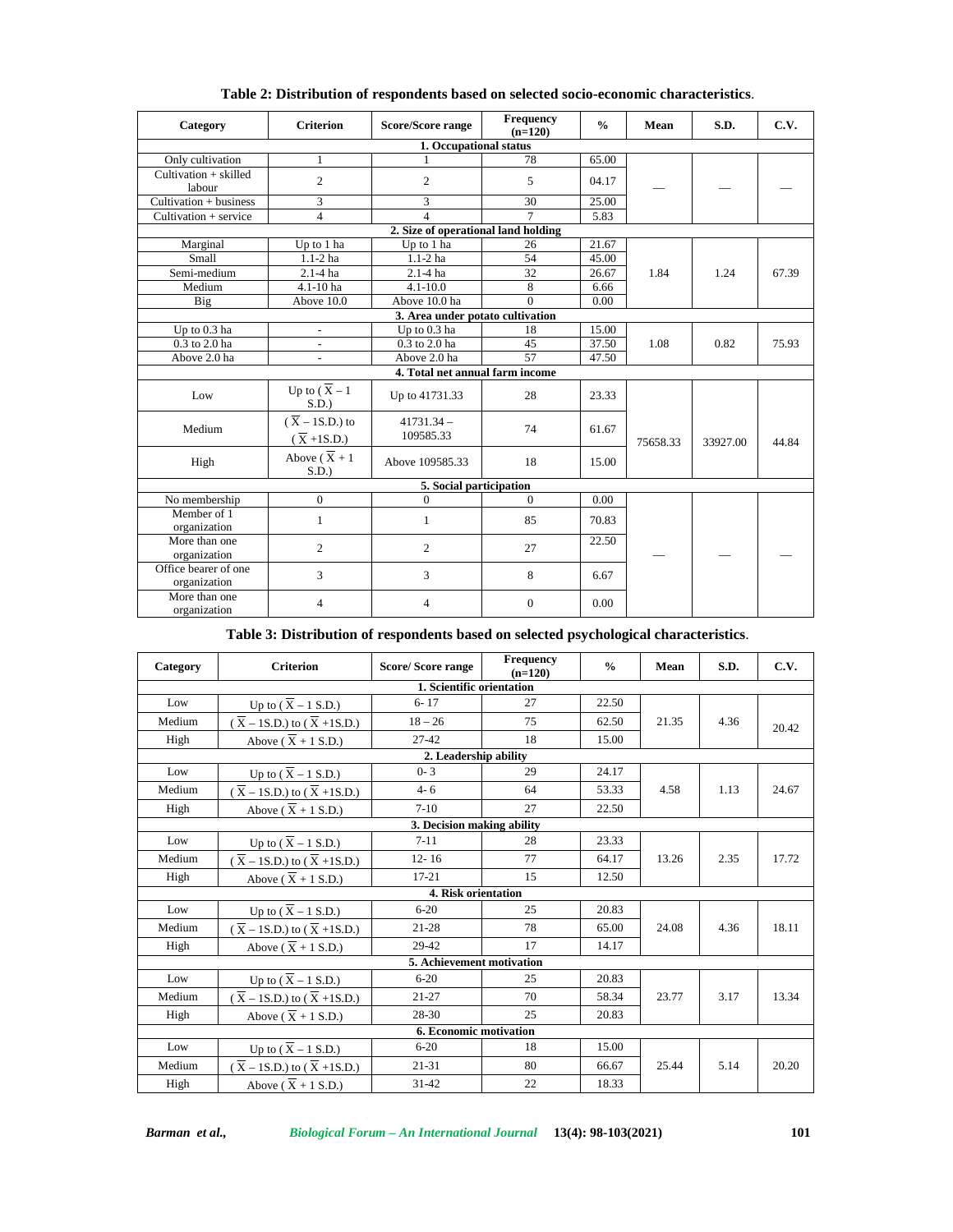The finding of Table 4 highlights the communication characteristics of the members of FPC, where majority of the respondents (75.00%) had medium level of information exposure followed by 15.00 percent respondents with high level of information exposure and 10.00 percent respondents with low level of information exposure. Majority of the respondents (55.83%) had medium level of exposure to training followed by 23.34 percent respondents with high level of exposure to training and 20.83 percent respondents with low level of exposure to training.

| Category | <b>Criterion</b>                                         | <b>Score/Score range</b>          | <b>Frequency</b><br>$(n=120)$ | $\frac{0}{0}$ | Mean  | S.D. | C.V.  |
|----------|----------------------------------------------------------|-----------------------------------|-------------------------------|---------------|-------|------|-------|
|          |                                                          | 1. Degree of information exposure |                               |               |       |      |       |
| Low      | Up to $(X - 1 S.D.)$                                     | $0 - 10$                          | 12                            | 10.00         |       |      |       |
| Medium   | $(\overline{X} - 1S.D.)$ to $(\overline{X})$<br>$+1S.D.$ | $11 - 18$                         | 90                            | 75.00         | 14.18 | 3.76 | 26.52 |
| High     | Above ( $\overline{X}$ + 1 S.D.)                         | $19-26$                           | 18                            | 15.00         |       |      |       |
|          |                                                          | 2. Exposure to training           |                               |               |       |      |       |
| Low      | Up to $(\bar{X} - 1 S.D.)$                               | Up to $10$                        | 25                            | 20.83         |       |      |       |
| Medium   | $(\overline{X} - 1S.D.)$ to $(\overline{X})$<br>$+1S.D.$ | $10 \text{ to } 16$               | 67                            | 55.83         | 12.77 | 3.06 | 23.96 |
| High     | Above $(\overline{X} + 1 S.D.)$                          | Above 16                          | 28                            | 23.34         |       |      |       |

| Table 4: Distribution of respondents based on communication characteristics. |  |
|------------------------------------------------------------------------------|--|
|------------------------------------------------------------------------------|--|

Table 5 highlights the various types of constraints as perceived by the respondents along with their frequency, percentage and rank order. It is evident from Table 5 that majority of the respondents (81.67%) perceived that 'Lack of credit facility' was the most important constraint (ranked first) faced by the members of FPC in production of potato. The other constraints faced by the members in order of importance were 'high cost of labour' (71.67%), 'non availability of good quality seeds' (68.33%), 'high cost of good quality inputs' (65.00%) and 'seeds and

fertilizers are not provided in proper time'(62.50%) which were ranked  $2<sup>nd</sup>$ ,  $3<sup>rd</sup>$ ,  $4<sup>th</sup>$  and  $5<sup>th</sup>$ , respectively. 'Lack of exposure to new technology and machines' (58.33%), 'new varieties of seeds are not available' (37.50%), 'poor quality of insecticide and pesticides provided by FPCs' (35.00%), 'lack of information regarding weather' (25.33%) and 'inability to attend training programmes on potato production due to distance' (20.83%) were the other constraints faced by the members of FPC in production of potato which were assigned ranks from  $\hat{6}^{th}$  to  $10^{th}$ , respectively.

| Table 5: Constraints in production and marketing of potato as perceived by the members of FPC. |  |
|------------------------------------------------------------------------------------------------|--|
|------------------------------------------------------------------------------------------------|--|

| S. No.         | <b>Constraints</b>                                                           | <b>Number</b> | $\frac{0}{0}$ | Rank         |
|----------------|------------------------------------------------------------------------------|---------------|---------------|--------------|
|                | <b>Production related constraints</b>                                        |               |               |              |
| 1              | Lack of credit facility                                                      | 98            | 81.67         | I            |
| $\mathfrak{2}$ | High cost of labour                                                          | 86            | 71.67         | $\mathbf{I}$ |
| 3              | Non availability of good quality seeds                                       | 82            | 68.33         | <b>III</b>   |
| $\overline{4}$ | High cost of good quality inputs                                             | 78            | 65.00         | <b>IV</b>    |
| 5              | Seeds and fertilizers are not provided in proper time                        | 75            | 62.50         | V            |
| 6              | Lack of exposure to new technology and machines                              | 70            | 58.33         | VI           |
| 7              | New varieties of seeds are not available                                     | 45            | 37.50         | VII          |
| 8              | Poor quality of insecticide and pesticides provided by FPCs                  | 42            | 35.00         | <b>VIII</b>  |
| 9              | Lack of information regarding weather                                        | 28            | 25.33         | IX           |
| 10             | Inability to attend training programmes on potato production due to distance | 25            | 20.83         | X            |
|                | <b>Marketing related constraints</b>                                         |               |               |              |
|                | Problem of price variability                                                 | 92            | 76.67         | I            |
| $\overline{c}$ | Lack of proper market place (mandis)                                         | 87            | 72.50         | $\Pi$        |
| 3              | Large number of middlemen in the marketing system                            | 82            | 68.33         | III          |
| 4              | Poor product handling and packaging                                          | 58            | 48.33         | <b>IV</b>    |
| 5              | Poor transportation and communication facility                               | 47            | 39.17         | V            |
| 6              | Poor storage facility                                                        | 27            | 22.50         | VI           |

As regards marketing related problems, majority (76.67%) of the respondents perceived that 'problem of price variability' was the most important constraint faced by the members of FPC which was ranked first.

The other constraints faced by the members in marketing of potato were 'lack of proper market place/ mandis' (72.50%), 'large number of middlemen in the marketing system' (68.33%), 'poor product handling